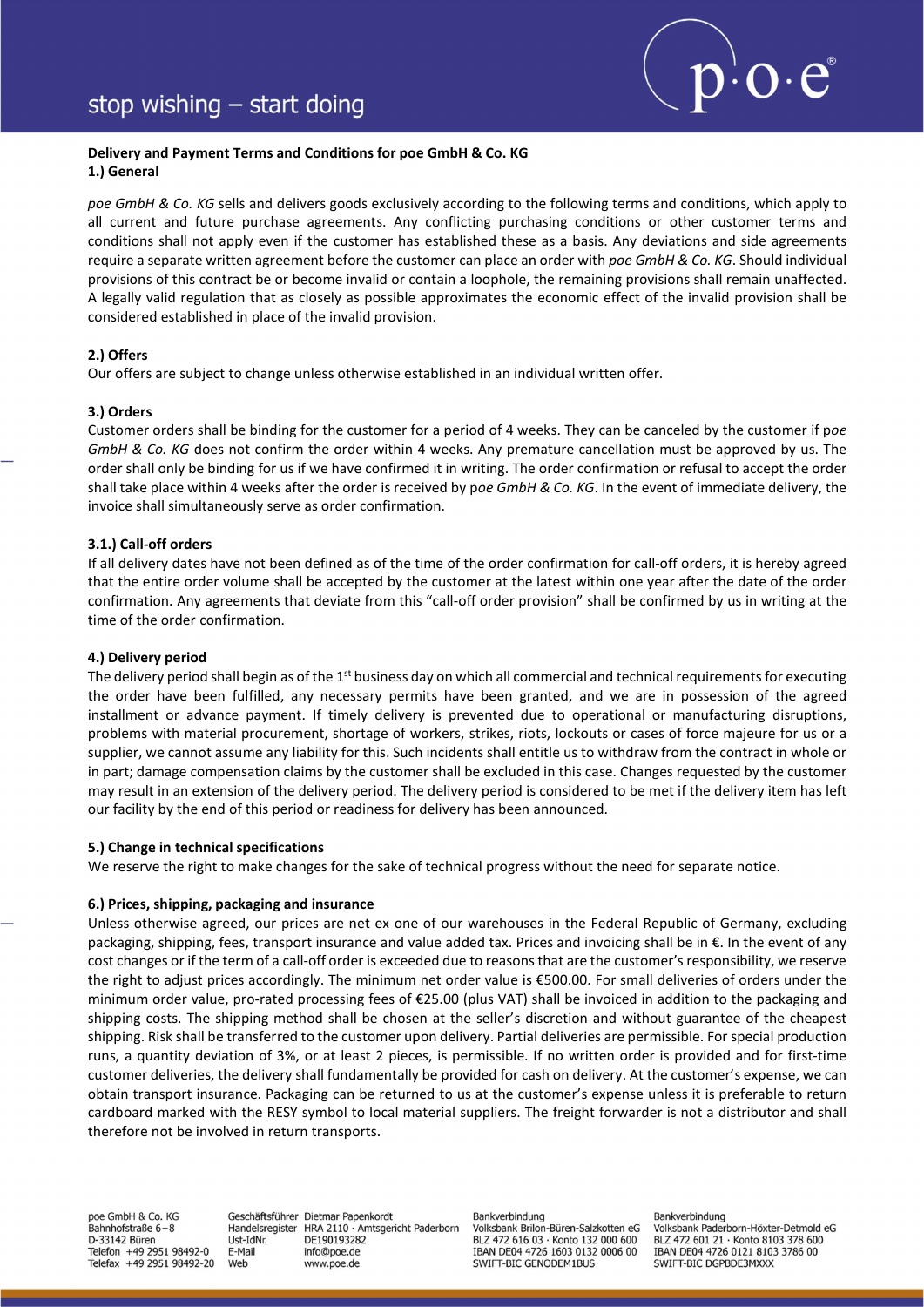

## 7.) Payment

We shall fundamentally provide deliveries upon prepayment or cash on delivery. Upon approval by our commercial credit insurance, we can at our discretion provide delivery on account. Our outstanding invoices are payable net cash in the full amount of the invoice, without any deductions, free of postage and charges, within 10 days of the invoice date. A discount shall be granted if this is explicitly mentioned when the invoice is issued. In the event of billing and payments in a foreign currency, we are entitled to request in place of the invoice amount the amount required to achieve a  $\epsilon$  amount based on the exchange rate on the date of the order confirmation. Payments are considered fulfilled when we have the full amount at our disposal. In the event that the payment deadline is missed, we will assess default interest at 8% over the respective base interest rate. The option of offsetting against claims and exercising a retention right is hereby excluded. We are entitled to review customers' creditworthiness using the generally available means. If any doubts about the customer's creditworthiness arise as a result or if there is any other significant deterioration in the business partner's asset situation, we are entitled to cancel the granted payment targets and provide any further deliveries only upon prepayment or cash on delivery. Furthermore, the granted payment targets shall lapse and all of our claims shall become payable immediately if the business partner is in default with a performance, fails to redeem checks or other rights, revokes any collection authorizations we have granted, or announces bankruptcy or settlement proceedings. In such cases, we are entitled to collect previously delivered goods at the customer's expense by way of security, even without exercising our cancellation right or setting a grace period.

### 8.) Reservation of title

The goods shall remain our property until the purchase price is paid in full. If payment is made by checks or bills of exchange that we have not explicitly accepted "in place of fulfillment," the reservation of title shall continue to apply until these are redeemed. If the goods subject to reservation of title are processed or reworked, we are considered the manufacturer in the sense of § 950 BGB [German Civil Code]. The customer is entitled to resell the goods subject to reservation of title in the course of ordinary business operations. Receivables from the resale shall be transferred to us, up to the amount of our total receivables from the business relationship. We can request at any time that the customer disclose the name of the buyer to us; we are entitled to inform the buyer of the transfer of receivables, and to collect the receivable directly from the buyer in the event of payment default. As long as the reservation of title applies, the customer is not entitled to pledge the items or transfer them by way of security.

#### 8.1.) Documents

We reserve ownership rights and copyrights for software developments, cost proposals, drawings and other documents. Such documents may not be used for other purposes, reproduced or made accessible to third parties, and do not entitle the customer to reverse engineer individual components. The documents and samples that are part of our offers must be returned without further request.

## 8.2.) Settlement of costs for modifications, tools and developments

The costs charged to us by the customer for product modifications, tools, or developments of any kind shall not establish an ownership claim for the customer regarding the design of products, tools, or the intellectual property of the developments. Any deviating agreements must be made by us in writing at the time of the order confirmation.

## 9.) Inspection and complaint obligation

The customer must immediately inspect the goods and submit any complaints relating to material defects, incorrect deliveries and/or deviations in quantity to us (not to our sales agents / traveling salespeople) in writing immediately, but at the latest 3 days after receipt at the destination. In order to comply with this complaint period, it is sufficient to have sent a written complaint in a timely manner, including a precise description of the reported defect and the order number and/or delivery slip number. In the event that complaints or notifications of defects are not submitted in a timely manner, the delivery is considered to be approved in business dealings with merchants. In order for us to review the complaint, the customer must immediately send us the goods subject to the complaint and/or their components at our request, free of charge. Hidden defects must be reported as soon as they are discovered.

poe GmbH & Co. KG Bahnhofstraße 6-8 D-33142 Büren Telefon +49 2951 98492-0 Telefax +49 2951 98492-20 Geschäftsführer Dietmar Papenkordt Handelsregister I Ist-IdNr DF190193282 E-Mail info@poe.de Web www.poe.de

Bankverbindung HRA 2110 · Amtsgericht Paderborn

Volksbank Brilon-Büren-Salzkotten eG BLZ 472 616 03 · Konto 132 000 600 IBAN DE04 4726 1603 0132 0006 00 SWIFT-BIC GENODEM1BUS

Bankverbindung Volksbank Paderborn-Höxter-Detmold eG BLZ 472 601 21 · Konto 8103 378 600 IBAN DE04 4726 0121 8103 3786 00 SWIFT-BIC DGPBDE3MXXX